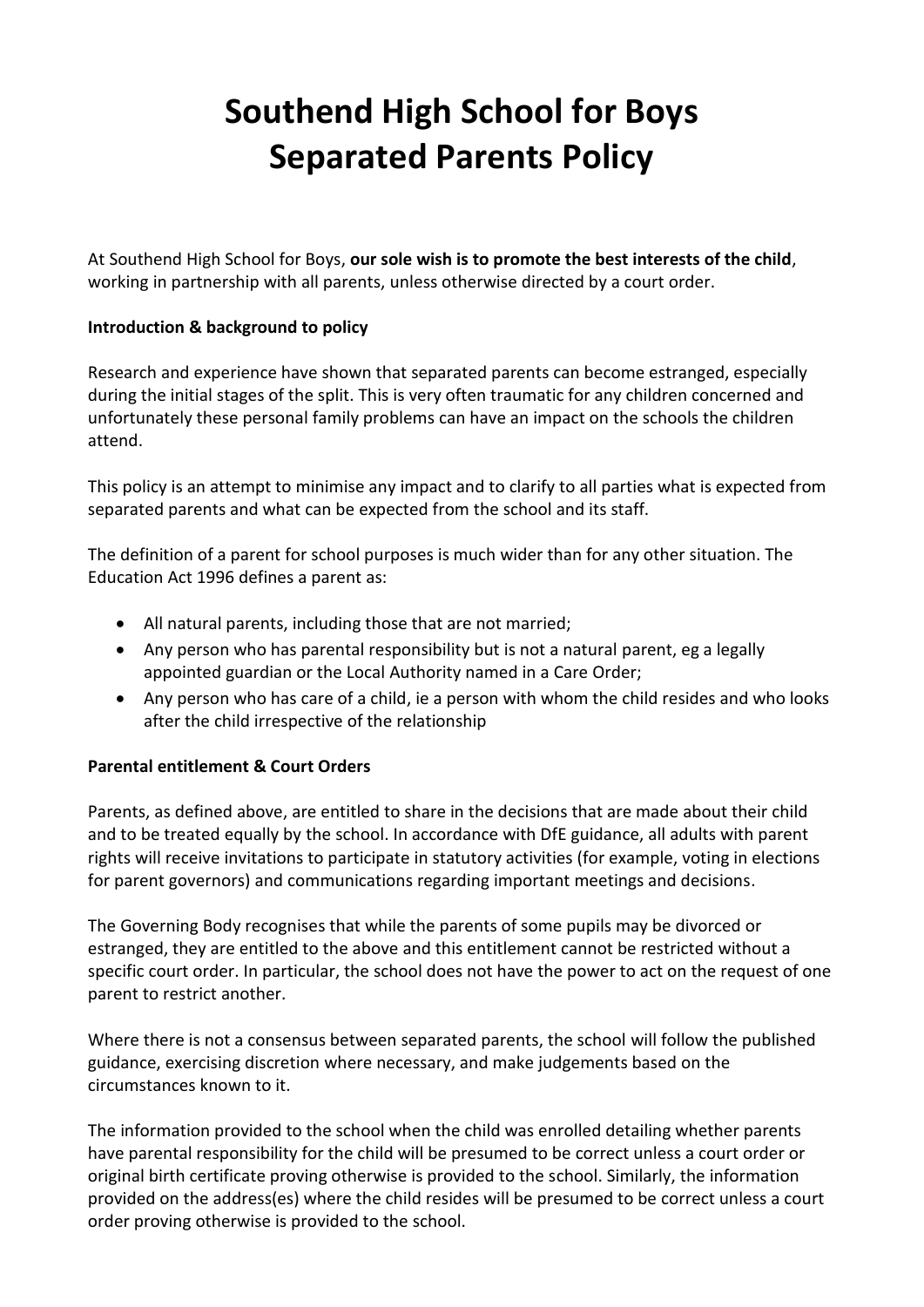Upon receipt of any court order restricting a parent's access to their child, the school retains the right to consult other authorities before taking immediate action. The school is only obliged to comply with an order if it is properly notified and has received a copy for its files, and only to the extent that it relates to the school. The school has no responsibility for enforcing a court order. In the event that the school is not informed of the existence of such an order, parents will be treated on the same basis. Similarly, if a court order is revised and the school is not informed, the school is entitled to act on the basis of the preceding court order. Parents are encouraged to resolve contact issues without involving the school directly. The interests of the child will always be paramount when deciding whether to accommodate a request from an estranged parent.

# **Change in parent responsibility**

It is the responsibility of the parents to inform school when there is a change in family circumstances. The school needs to be kept up to date with contact details, arrangements for collecting children and emergencies.

The school encourages parents to inform it at an early stage if there is a change in family circumstances. Whenever possible, staff will be informed of such changes so that suitable support can be offered. The school will, however, recognise the sensitivity of some situations and maintain the level of confidentiality requested by parents as far as possible.

The school expects that parents will liaise and communicate directly with each other in matters such as the ordering of school photographs, tickets for performances and other instances. The school will not deal individually with these requests in view of the significantly increased workload that they represent.

# **Communication from school**

The school uses WisePay to communicate with parents. The system allows up to two parents to be nominated to receive emails. Parent letters and other information will be sent to all parents via WisePay and will also be posted on the school's website. The school calendar is available on the school's website; this gives the dates of all the main events within school, including productions, sports days, parents' evenings, class trips, etc. Occasionally letters are sent to individual classes; these may be paper copies only and not sent via WisePay. The school expects parents to communicate these messages to each other as and when appropriate.

# **WisePay**

The Wisepay account for making payments for lunch top-ups, trips etc is held by 'contact 1' only (parents are identified as 'contact 1' or 'contact 2' and self-identify when their child joins the school). If parents are separated or divorced, it is expected that 'contact 1' will be the parent with whom the child is principally resident (at the address held on the child's school record), with the expectation that he/she will share access to the account with the other parent if required. If the child is subject to a joint residence order and the school's records formally indicate that the child resides at two addresses, then access to payments may also be given to 'contact 2'. The school will give access to the parent with whom the child does not reside only if both parents indicate agreement by submitting a written request and there is no restrictive court order in place.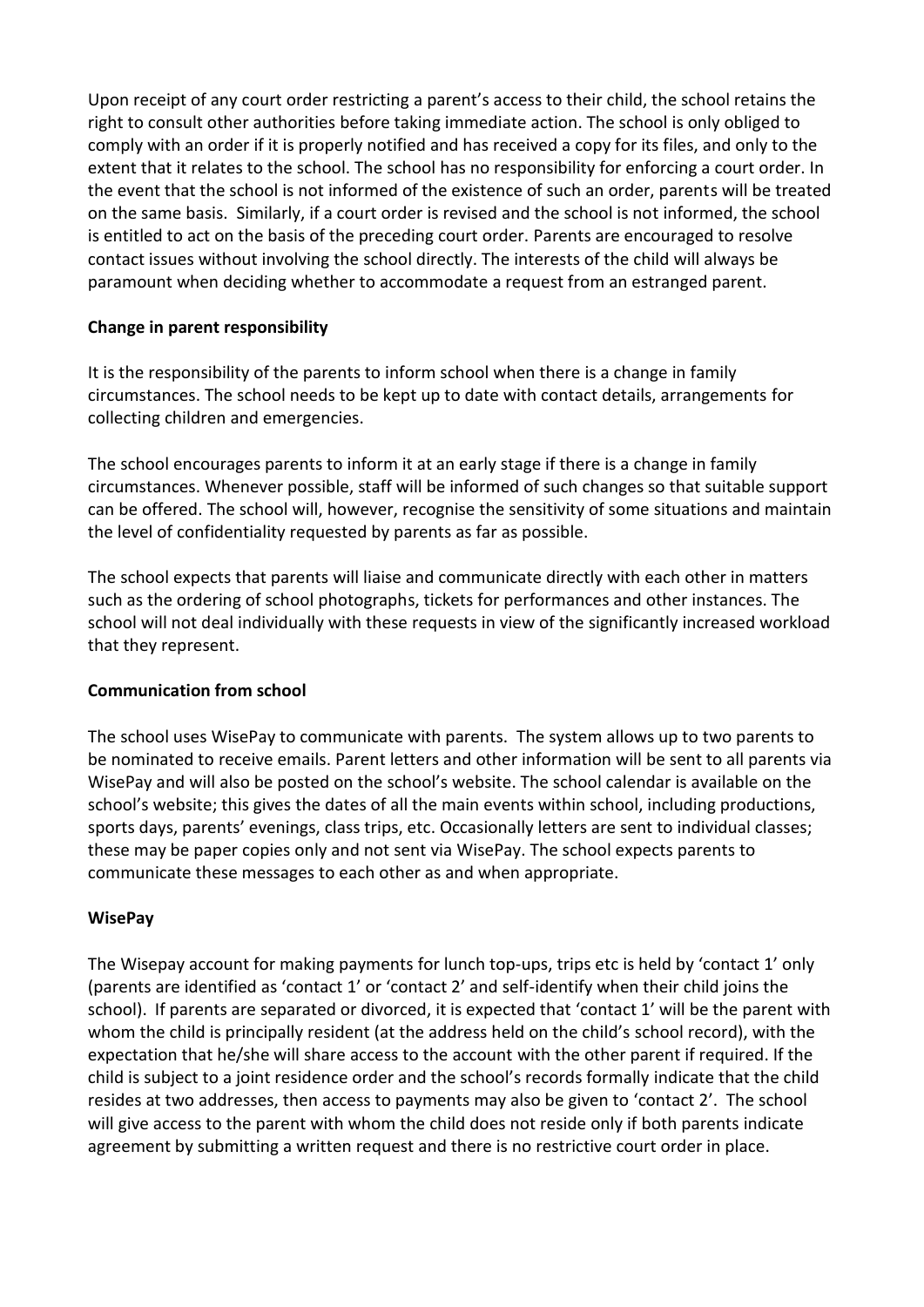### **Parents Evenings**

The school will hold one parents' evening appointment per child, where all parents are welcome. Parents are expected to communicate with each other regarding these arrangements. The school will only consider separate appointments if there is a court order in place restricting parents attending the same appointment.

### **Progress Reports**

Every parent has the right to receive Annual Reports. Southend High School for Boys may also choose to provide parents with Interim Assessment Reports. All reports are made available to all parents on Go4Schools unless there is a restrictive court order in place.

### **Pupil Records**

As an Academy, the school is subject to the ICO's guidelines on Subject Access requests. Parents may not make a Subject Access Request on behalf of their child without their permission. The school therefore requires parents to provide written and signed permission from their child in order to obtain a copy of the child's pupil record.

### **Access to pupils during the school day**

The school will release children to parents in accordance with arrangements notified to the school. If one parent seeks to remove the child from school in contravention of the notified arrangements, and the parent to whom the child would normally be released has not consented the following steps will be followed:

- The Headteacher or designated Deputy will meet with the parent seeking to remove the child and, in his/her presence, telephone the parent to whom the child would normally be released and explain the request.
- If the parent to whom the child would normally be released agrees, the child may be released and the records will reflect that the permission was granted orally.
- In the event that the parent to whom the child would normally be released cannot be reached, the Headteacher or staff member dealing with the issue may make a decision based upon all relevant information available to him/her, including establishing the preference of the child.
- The Headteacher or staff member may choose to refuse permission if consent cannot be obtained from the other parent and/or the child declines.
- During any discussion or communication with parents, the child will be supervised by an appropriate member of school staff in a separate room.
- In extreme circumstances, such as if there is a belief that a possible abduction of the child may occur or if the parent is disruptive, the police should be notified immediately.